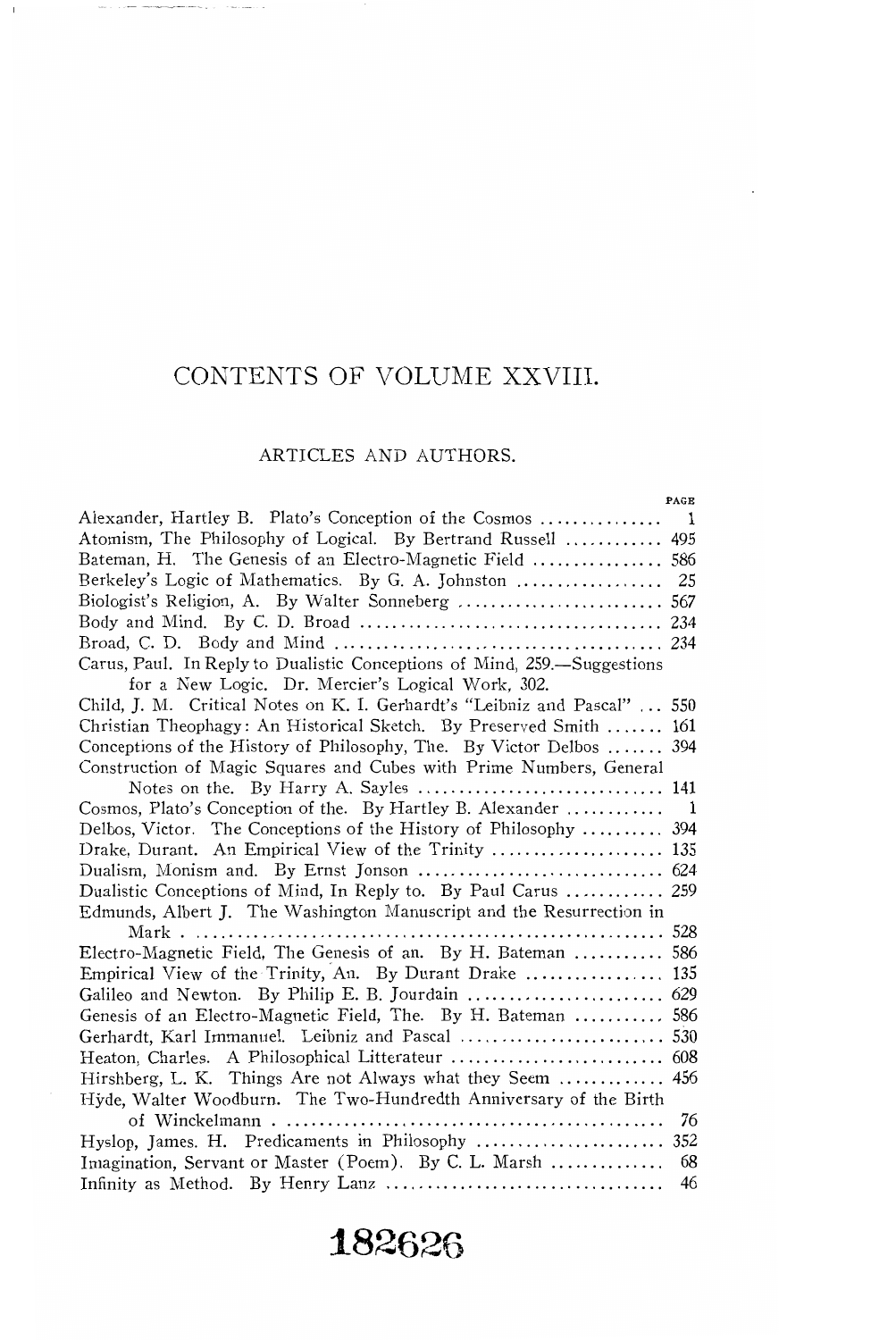## **IV** THE MONIST.

|                                                                              | PAGE |
|------------------------------------------------------------------------------|------|
| Johnston, G. A. Berkeley's Logic of Mathematics                              | 25   |
|                                                                              |      |
| Jourdain, Philip E. B. Galileo and Newton  629                               |      |
| Lane, Charles Alva. Wheeler's Hundredth-Century Philosophy  481              |      |
|                                                                              | 46   |
| Lawrence, Edward. Prayer. Its Origin, Meaning, and Ethical Significance. 410 |      |
| Leibniz and Pascal. By Karl Immanuel Gerhardt  530                           |      |
|                                                                              |      |
|                                                                              |      |
|                                                                              |      |
| Logic of Mathematics, Berkeley's. By G. A. Johnston  25                      |      |
| Logic, On the Construction of a Non-Aristotelian. By Henry Bradford          |      |
| Logic, Recent Work in Mathematical. By Dorothy Maud Wrinch  620              |      |
|                                                                              |      |
| Logic, Suggestions for a New. Dr. Mercier's Logical Work. By Paul            |      |
|                                                                              |      |
| Logical Atomism, The Philosophy of. By Bertrand Russell  495                 |      |
| Lucretius Returns. A Philosophical Poem. By George Seibel  282               |      |
| Macaulay, Chas. P. R. Logic in Numbers  472                                  |      |
| Magic Squares and Cubes with Prime Numbers, General Notes on the             |      |
|                                                                              |      |
| Marsh, C. L. Imagination, Servant or Master (Poem)                           | 68   |
|                                                                              | 73   |
| Mathematical Logic, Recent Work in. By Dorothy Maud Wrinch  620              |      |
|                                                                              |      |
| Mercier's Logical Work, Dr. Suggestions for a New Logic. By Paul Carus 302   |      |
|                                                                              |      |
|                                                                              |      |
| Mind, In Reply to Dualistic Conceptions of. By Paul Carus  259               |      |
|                                                                              |      |
|                                                                              |      |
|                                                                              |      |
|                                                                              |      |
|                                                                              |      |
| Muscio, Bernard. The Mechanical Explanation of Religion  123                 |      |
|                                                                              |      |
| Pascal, Leibniz and. By Karl Immanuel Gerhardt  530                          |      |
|                                                                              |      |
| Philosophy? Is There an Intellectual Content in. By James G. Townsend. 597   |      |
|                                                                              |      |
| Philosophy, The Conceptions of the History of. By Victor Delbos  394         |      |
| Philosophy of Logical Atomism, The. By Bertrand Russell  495                 |      |
| Pimenoff, L. L. Mind, the Creator of Matter  209                             |      |
| Plato's Conception of the Cosmos. By Hartley B. Alexander                    | -1   |
| Pragmatic Issue, A Psychological View of the. By Theodore Schroeder . 273    |      |
| Prayer. Its Origin, Meaning, and Ethical Significance. By Edward Law-        |      |
|                                                                              |      |
| Predicaments in Philosophy. By James H. Hyslop  352                          |      |
|                                                                              |      |
| Psychological View of the Pragmatic Issue, A. By Theodore Schroeder . 273    |      |
|                                                                              |      |
| Rationalism and Voluntarism. By James Lindsay  433                           |      |